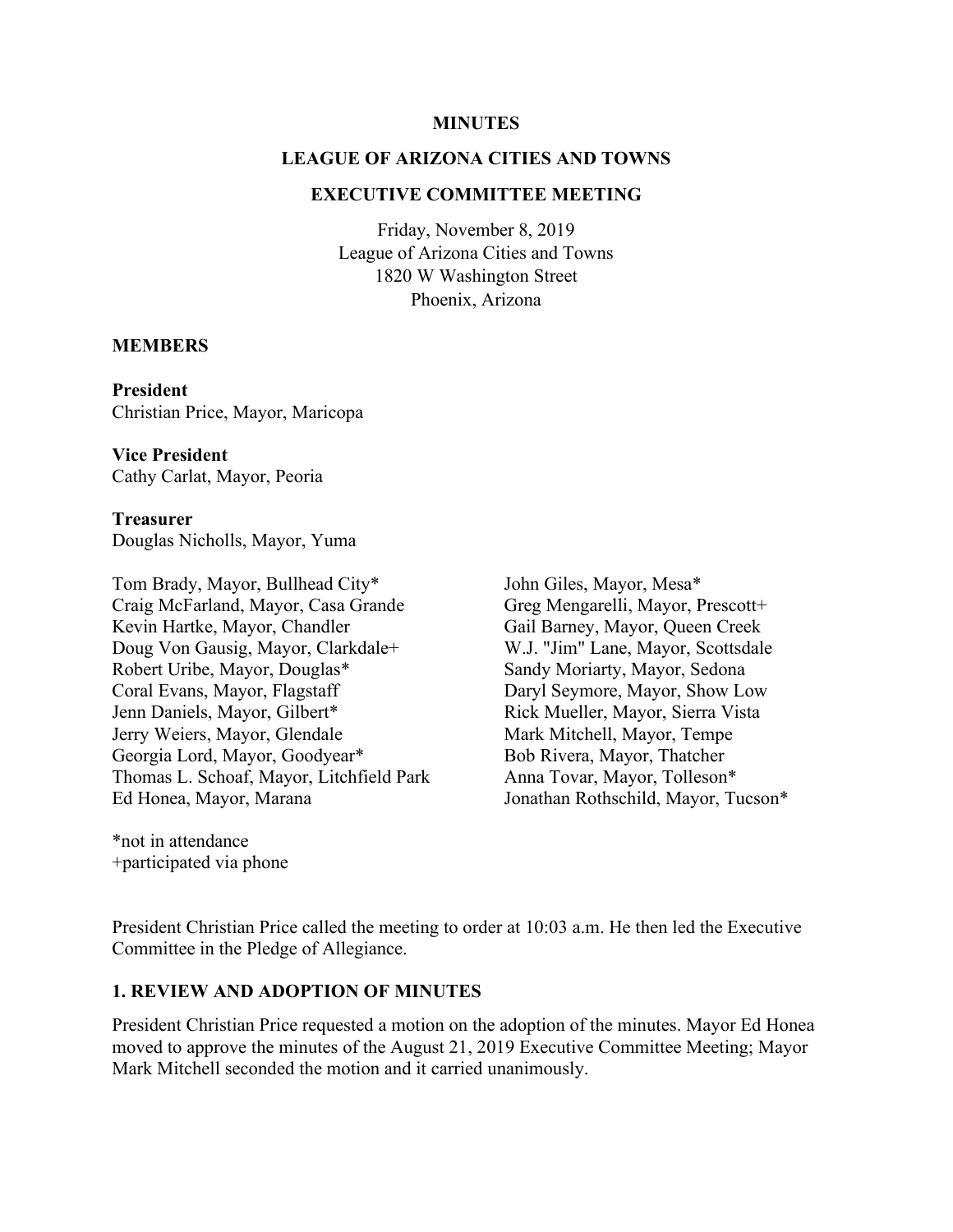## **2. LEGISLATIVE POLICY UPDATE**

League President Christian Price welcomed League Legislative Director Nick Ponder to provide the legislative policy update.

Mr. Ponder introduced the League's new Legislative Associate, Roxanna Pitones.

Mr. Ponder continued to overview the main focuses for the 2020 legislative issues, first touching on firefighter cancer presumption. At the beginning of the summer it became evident that the lobbyists for the firefighters were going to modify the statute as it relates to presumptive diseases. They were focusing on strict liability for anyone who gets cancer, meaning there would be no determinations and it would get automatically approved. Additional types of cancer would also be added to this statute.

Mr. Ponder indicated that the League could oppose legislation, not working with the stakeholders on the other side. The alternate approach would be to proactively try to find a resolution, as well as making funding a statewide issue rather than a municipal issue. Workers compensation is set up to deal with workplace injuries, not necessarily diseases. The League wants to find a way to pull cancer out of workers compensation. By doing this, it would allow a significant cost savings to municipalities. The League has been working with the fire groups and the insurance groups to find a way to do this. If cancer were to be pulled out of workers compensation, individuals would then fall under the cancer fund or pool, meaning the state will invest initial corpus of funds into this pool which then will pay out benefits to the individuals. Processes to replenish this fund will be researched, so not to rely solely on investment returns.

Mr. Ponder let the Executive Committee know it is being suggested that if there is a way to keep firefighters on their group insurance while being treated, it would provide significant savings to the municipalities, as well as better treatment because the group insurance is contracted with many places that workers compensation is not. If this provision moves forward, a board would be put together who would oversee the investments of the funds and determine the outcomes of certain issues, such as firefighters who are smokers. Another issue besides smoking that has come up is second jobs. Addressing second jobs through the employment contract would be more productive, meaning if an individual has additional employment, it would need to be approved through the municipality. The language does not include EMS or police officers.

Mr. Ponder also touched on short term rentals. There was an ad hoc committee set up at the Annual Conference to discuss this issue. The first meeting was on nuisance, the second is going to be about clustering and the third meeting will be on recommendations.

Mr. Ponder indicated that tobacco and vaping will be another issue this year. They are trying to preempt municipalities in relation to sales and marketing of tobacco and vape products. There are five municipalities who have currently adjusted their age to 21.

Mr. Ponder let the Executive Committee know that Legislative Associate Tom Savage has been working with the copper state corridor cities on slum and blight and is optimistic on getting something to the legislature and sponsored.

Lastly, Mr. Ponder touched on the Attorney General's opinions on two issues. Two legislators requested opinions from the AG's office, the first on whether municipalities can set their own age for smoking and vaping, and the second, whether construction contracting is a service out of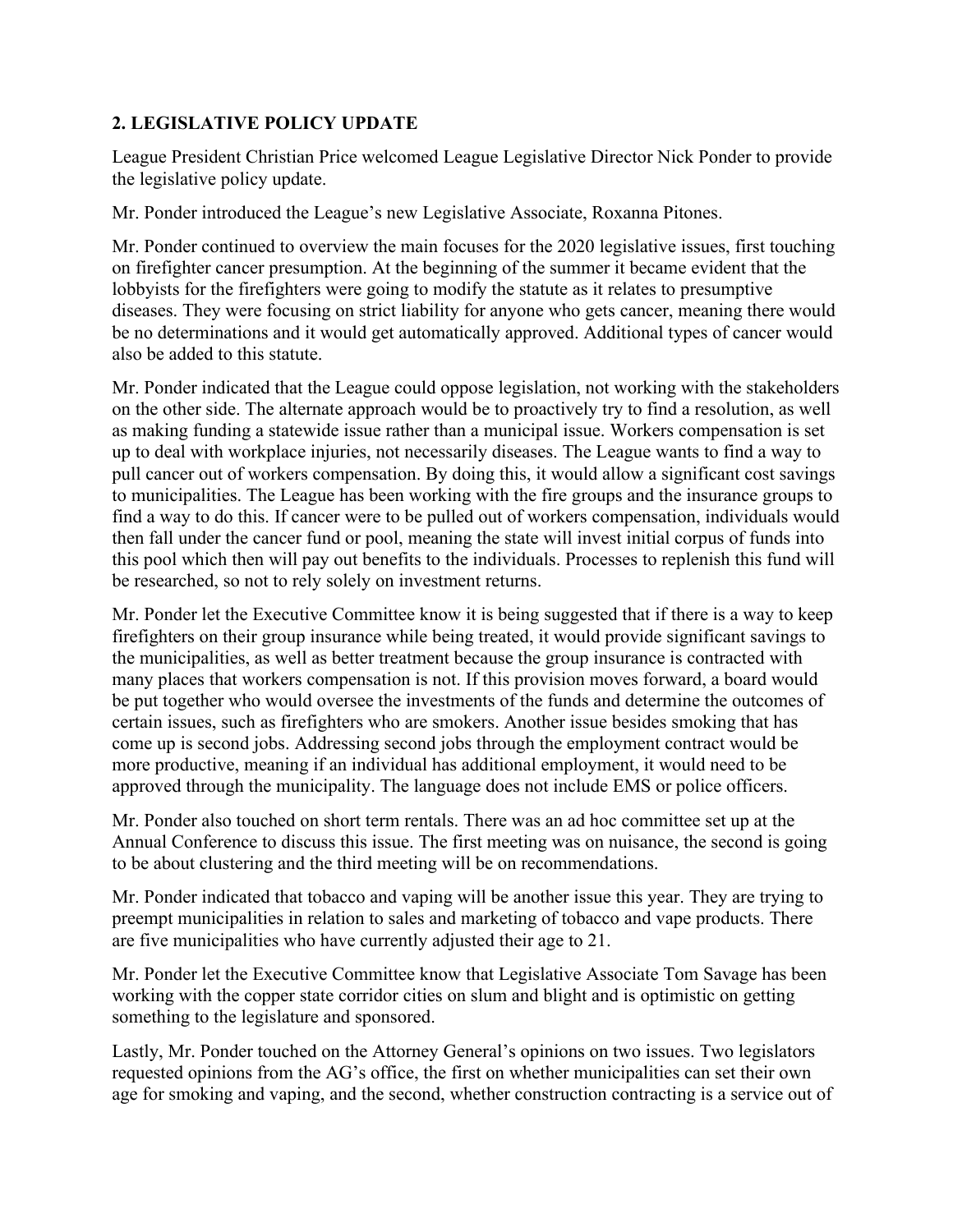proposition 126. Mr. Ponder and General Counsel Christina Estes-Werther reached out to the AG's office and had conversations, learning that the AG's office would welcome input from other entities. Now that this is known, the League will make sure to address issues that will affect municipalities anytime there is a request for opinion.

Executive Director Ken Strobeck informed the Executive Committee that Mike Townsend from Coconino County was selected for the new system administrator for PSPRS. Additionally, he announced that Mr. Ponder was recognized as one of the 2019 Arizona Capitol Times' Breakdown Breakouts.

# **3. RECAP OF 2019 ANNUAL CONFERENCE**

League President Christian Price introduced Communication and Education Director Matt Lore to provide a recap of the 2019 Annual Conference in Tucson.

Mr. Lore directed the Executive Committee to the financial report in their packet. The financial report showed \$209,000 in net revenue from the conference. 82 out of the 91 cities and towns attended the conference. The survey from the conference is also in the packet; this will be used in planning the conference for next and future years. Next year's Annual Conference will be held in Glendale. Mr. Lore opened the room to questions or suggestions.

Mayor Thomas Schoaf expressed his concern for not having enough rooms for everyone.

Mr. Lore let the Executive Committee know that staff will present different options for the room block to the Executive Committee to discuss at a future meeting.

## **6. USMCA RESOLUTION**

League President Christian Price invited Executive Vice President Garrick Taylor from the Arizona Chamber of Commerce to inform the Executive Committee on the United States-Mexico-Canada Agreement resolution.

Garrick Taylor informed the Executive Committee about the USMCA Agreement. Over a year ago the three Presidents from the US, Canada and Mexico came together to sign the USMCA agreement. The next step is for Canada and the US to adopt this agreement. Mr. Taylor encouraged the Executive Committee to help urge congress to pass USMCA in calendar year 2019.

Mayor Douglas Nicholls made a motion to move forward with the resolution in support for the USMCA Agreement; Mayor Gail Barney seconded the motion and it carried unanimously.

# **4. CITIES AND TOWNS WEEK 2019 AND SOCIAL MEDIA UPDATE**

League President Christian Price introduced Communication and Education Director Matt Lore to provide an update on 2019 Arizona Cities & Towns Week and social media.

Mr. Lore recognized Barrett Coughlin from HighGround, commending her work on the League's social media accounts over the past year.

Mr. Lore then welcomed League Communication and Education Associate Samantha Womer to provide an update.